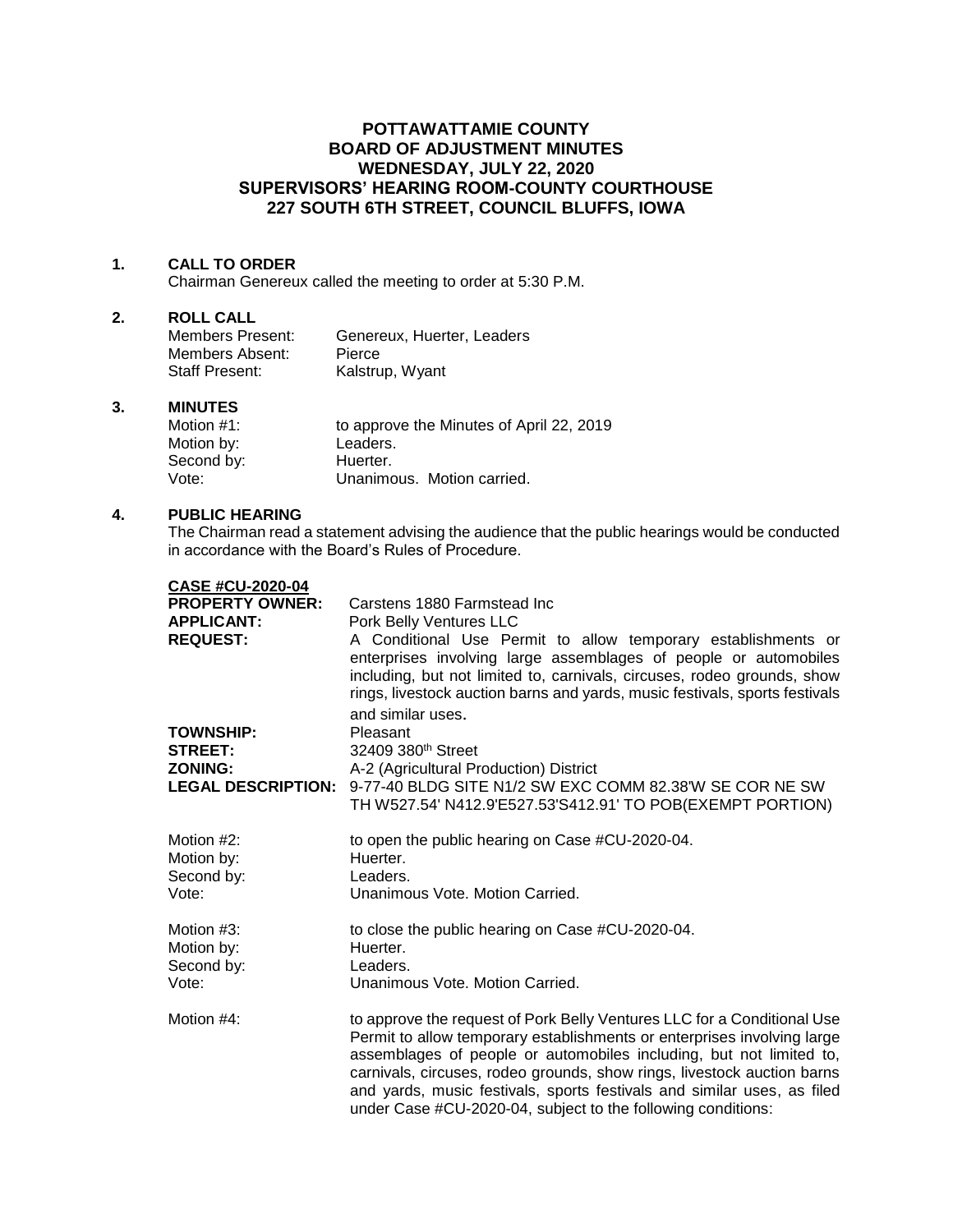- 1. The applicant shall apply for the necessary permits to insure compliance Environmental Health Regulations and State Regulations.
- 2. No on-road parking shall be permitted during this event.
- 3. Any changes to the proposed events as approved shall be presented to the Board of Adjustment for review and approval prior to said change being made.
- 4. No late night events past 10P.M.
- 5. Limit the number of participants to seven hundred (700).

based on the following findings of fact:

- 1. Does the proposed use conform to the Land Use Policy Plan? The subject property is located in the Class A-2 (Agricultural Production) District. The County Zoning Ordinance, which is adopted in conjunction with the Land Use Plan, stipulates that the proposed type of event is a permitted conditional use in the A-24 District.
- 2. Is the site suitable for the proposed use? Such factors as size and shape of the property, topographic conditions, soil conditions to support water and septic systems, accessibility to transportation facilities, and soil erosion problems shall be considered.

The proposed event is not the dominate use of the subject property. Conditions on sanitary facilities and parking address the potential land use concerns presented by this type of activity.

3. Is the adjoining road system adequate to accommodate the proposed use in terms of the present traffic volume vs. road capacity and the general condition of the road system?

The proposed event is not the dominate use of the subject property and is limited to a three day period.

- 4. Can adequate measures be taken to minimize any potential adverse impacts on adjoining property? If so, stipulate such measures as required by the ordinance or special conditions that would be required. Yes, see imposed conditions
- 5. Does the conditional use comply with all conditions imposed on it by the provisions of the district in which such conditional use may be authorized?

The proposed special events will comply with all other provisions of the County Code.

| Motion by: | Leaders.                                           |
|------------|----------------------------------------------------|
| Second by: | Huerter.                                           |
| Vote:      | Ayes - Huerter, Genereux, Leaders. Motion Carried. |

# **CASE #CU-2020-05**

| <b>PROPERTY OWNER:</b>            | Mabel E Buboltz Trust                                                                           |
|-----------------------------------|-------------------------------------------------------------------------------------------------|
| <b>APPLICANT:</b>                 | Reworx Services Group LLC, Tim Cofield                                                          |
| <b>REQUEST:</b>                   | A Conditional Use Permit to allow a transformer station, booster station<br>or utility station. |
| <b>TOWNSHIP:</b>                  | Layton                                                                                          |
| <b>STREET:</b>                    | <b>Truman Avenue</b>                                                                            |
| <b>ZONING:</b>                    | A-2 (Agricultural Production) District                                                          |
| LEGAL DESCRIPTION: 14-77-38 NE SW |                                                                                                 |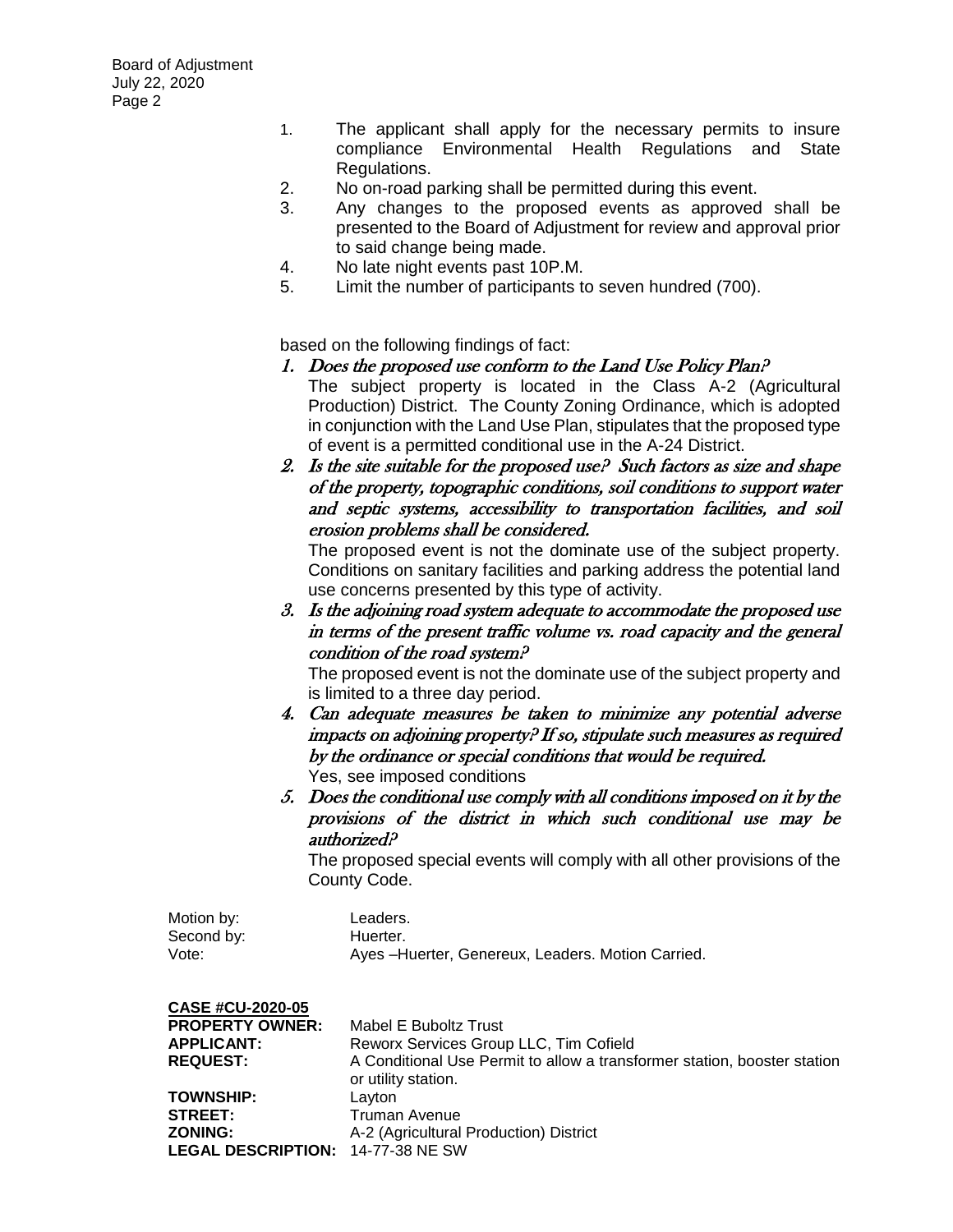Board of Adjustment July 22, 2020 Page 3

| Motion #5:<br>Motion by:<br>Second by:<br>Vote: | to open the public hearing on Case #CU-2020-05.<br>Leaders.<br>Huerter.<br>Unanimous Vote. Motion Carried.                                                                                                                                    |                                                                                                                                                                                                                                                                                                                                                                                           |  |
|-------------------------------------------------|-----------------------------------------------------------------------------------------------------------------------------------------------------------------------------------------------------------------------------------------------|-------------------------------------------------------------------------------------------------------------------------------------------------------------------------------------------------------------------------------------------------------------------------------------------------------------------------------------------------------------------------------------------|--|
| Motion #6:<br>Motion by:<br>Second by:<br>Vote: | to close the public hearing on Case #CU-2020-04.<br>Huerter.<br>Leaders.<br>Unanimous Vote. Motion Carried.                                                                                                                                   |                                                                                                                                                                                                                                                                                                                                                                                           |  |
| Motion #7:                                      | to approve the request of Reworx Services Group LLC, Tim Cofield for<br>a Conditional Use Permit allow a transformer station, booster station or<br>utility station, as filed under Case #CU-2020-05, subject to the following<br>conditions: |                                                                                                                                                                                                                                                                                                                                                                                           |  |
|                                                 | 1.<br>2.                                                                                                                                                                                                                                      | The applicant shall apply for the necessary permits to insure<br>compliance with the Pottawattamie County, Iowa, Building Code.<br>The leased area shall be fenced and gated.                                                                                                                                                                                                             |  |
|                                                 | Based on the following findings of facts:                                                                                                                                                                                                     |                                                                                                                                                                                                                                                                                                                                                                                           |  |
|                                                 | 1.                                                                                                                                                                                                                                            | The subject property is located in the A-2 (Agricultural Production)<br>District. The County Zoning Ordinance, which is adopted in<br>conjunction with the Land Use Plan, stipulates that the proposed<br>land use is a permitted conditional use in the A-2 District. The<br>Land Use Plan recognizes the need for adequate utilities to<br>accommodate existing and future development. |  |
|                                                 | 2.                                                                                                                                                                                                                                            | The subject property is suitable for the placement of a booster<br>station and will not create a detrimental effect on adjacent<br>properties.                                                                                                                                                                                                                                            |  |
|                                                 | 3.                                                                                                                                                                                                                                            | The subject property consists of 39 acres and the placement of a<br>booster station is not foreseen to have any negative impact on<br>area properties.                                                                                                                                                                                                                                    |  |
|                                                 | 4.                                                                                                                                                                                                                                            | The only time the proposed booster station will have any utilization<br>of the Truman Avenue road system is primarily during its initial<br>construction. Traffic to the station will be minimal after<br>construction. The existing road system is adequate to<br>accommodate said delivery and no negative impact should be<br>encountered.                                             |  |
|                                                 | 5.                                                                                                                                                                                                                                            | The proposed station will meet the criteria setforth by the Zoning<br>Ordinance.                                                                                                                                                                                                                                                                                                          |  |
| <b>ADJOURNMENT</b><br>Motion #8:                |                                                                                                                                                                                                                                               | to adjourn.                                                                                                                                                                                                                                                                                                                                                                               |  |

### **5. ADJOURNMENT**

Motion by: Leaders. Second by: Huerter.

Loudoro.<br>Huerter.<br>Unanimous. Motion carried.

The meeting was adjourned at approximately 6:15 P.M.